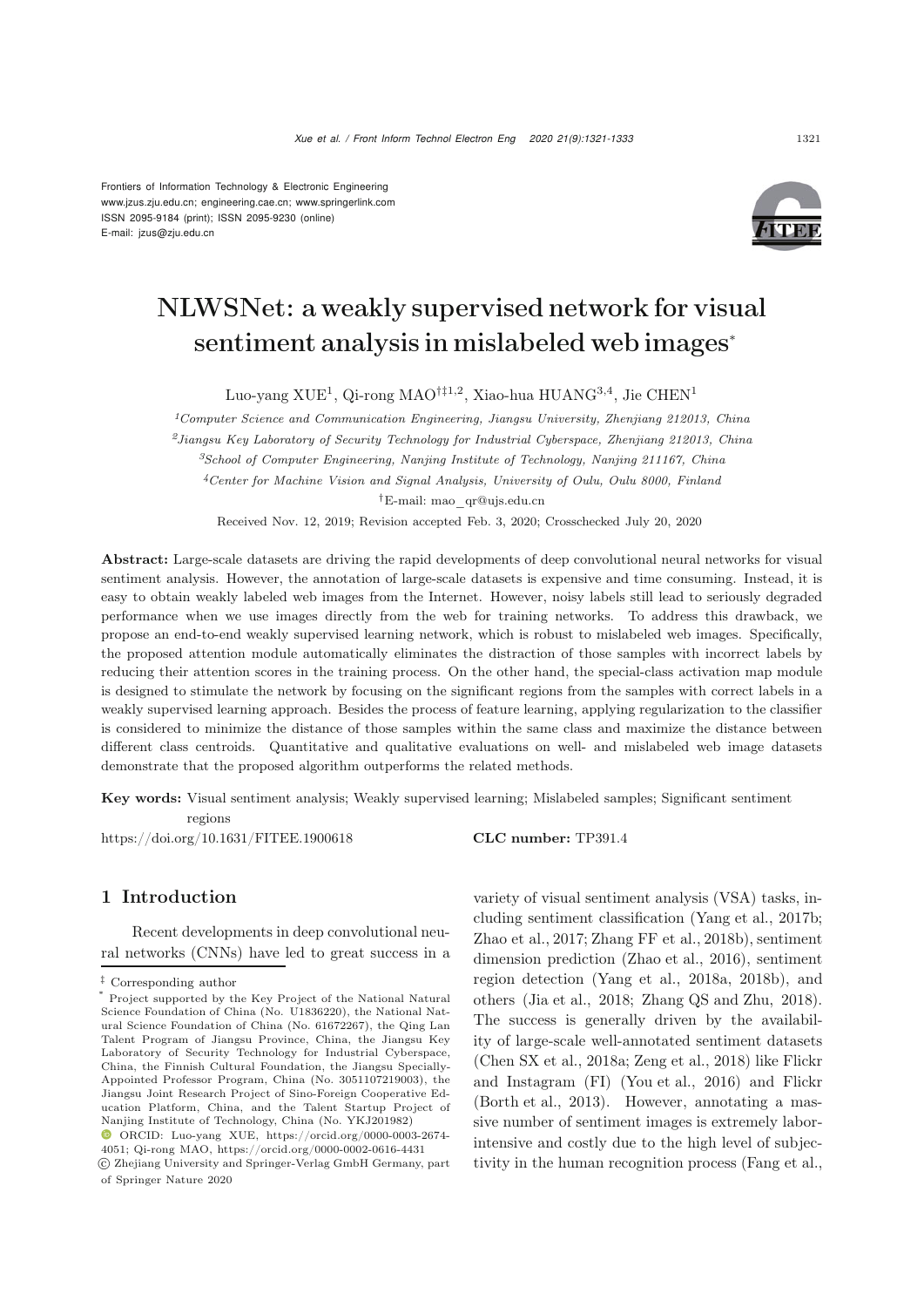[2018](#page-11-1)). Table [1](#page-1-0) shows the available manually annotated affective datasets used for sentiment analysis. It is observed that most of the available datasets contain less than 2000 samples. To reduce the heavy lift in annotation, an alternative approach obtains sentiment annotations of images using an image search engine, e.g., Google or Flickr Image Search.

<span id="page-1-0"></span>Table 1 Available affective datasets

| Dataset                                | Category | Num    |
|----------------------------------------|----------|--------|
| IAPSa (Mikels et al., 2005)            | 8        | 395    |
| Abstract (Machajdik and Hanbury, 2010) | 8        | 228    |
| ArtPhoto (Machajdik and Hanbury, 2010) | 8        | 806    |
| Twitter I (Borth et al., 2013)         | 2        | 603    |
| Twitter II (You et al., 2015)          | 2        | 1269   |
| EmotionROI (Peng KC et al., 2016)      | 6        | 1980   |
| Flickr (Katsurai and Satoh, 2016)      | 2        | 60 745 |
| Instagram (Katsurai and Satoh, 2016)   | 2        | 42 856 |

Most of the datasets contain less than 2000 samples. Num: number of images

Specifically, for VSA, most image search engines use keywords such as happy and anger as the queries. The connection between keywords and images is established based on co-occurrences between the web image and its surrounding text. However, query keywords may not be consistent with the visual content of the target sentiment. Thus, annotations of web images obtained using a search engine inevitably contain noisy information (Fig. [1\)](#page-1-1). These noisy labels will provide negative information to a classifier if we use them directly to train the classifier for VSA. However, much research [\(You et al.](#page-12-8), [2017](#page-12-8); [Yang et al., 2018b\)](#page-12-9) focused only on weakly supervised learning for local sentiment region discovery on datasets with correct image-level labels, but did not directly use mislabeled sentiment datasets as training samples.



<span id="page-1-1"></span>Fig. 1 Results retrieved from the image engine by keywords

Some of the results could not correctly represent the corresponding sentiment

To address the above-mentioned problem, we propose a weakly supervised network (NLWSNet), which is robust to label noise and thus can directly use web images for the training process. The NLWS-Net process has three stages, i.e., reducing negative effect of mislabeled samples, discovering class-special and local significant regions, and obtaining good performance of the sentiment classifier.

Specifically, to suppress the negative influence caused by samples with incorrect labels during the training process, we propose a non-extreme channelattention (NECA) module, which is significantly different from traditional attention modules. Importantly, the NECA module retains the effectiveness of traditional attention mechanisms while avoiding the influence of extreme distribution in attention values. This strategy can guarantee that the feature maps obtained are generally effective and that the attention values do not lead to information loss.

In the second stage, we consider the sentiment in one sample to be intricate. Therefore, we design a spatial-class activation map (SCAM) module to acquire special-class sentiment features. In particular, the framework is shared before the SCAM module. However, in the SCAM module, we allocate an independent two-class classifier for each sentiment category. Thus, the approach of sentiment analysis is translated into multiple and simple sentiment detection problems [\(Chen SX et al.](#page-10-2), [2017,](#page-10-2) [2018b\)](#page-11-6). Meanwhile, we apply the class activation map (CAM) [\(Zhou et al., 2016\)](#page-12-10) in each sentiment detection process. After the SCAM module, the special-class and discriminative regions are employed for final sentiment classification.

Additionally, we apply regularization to the final classification to achieve good performance. Specifically, we apply center loss and triple loss as the regularization, which is an approach widely used in the face recognition field. Through the proposed regularization, the final classifier minimizes intra-class distances while maximizing the distances between samples in different categories.

As mentioned above, our contributions in this study are summarized as follows:

1. Annotation cost for training samples is reduced in our system because mislabeled web images can be used directly for the training process by the proposed NECA module, which will reduce the negative influence of mislabeled samples in sentiment recognition.

2. We propose the SCAM module to stimulate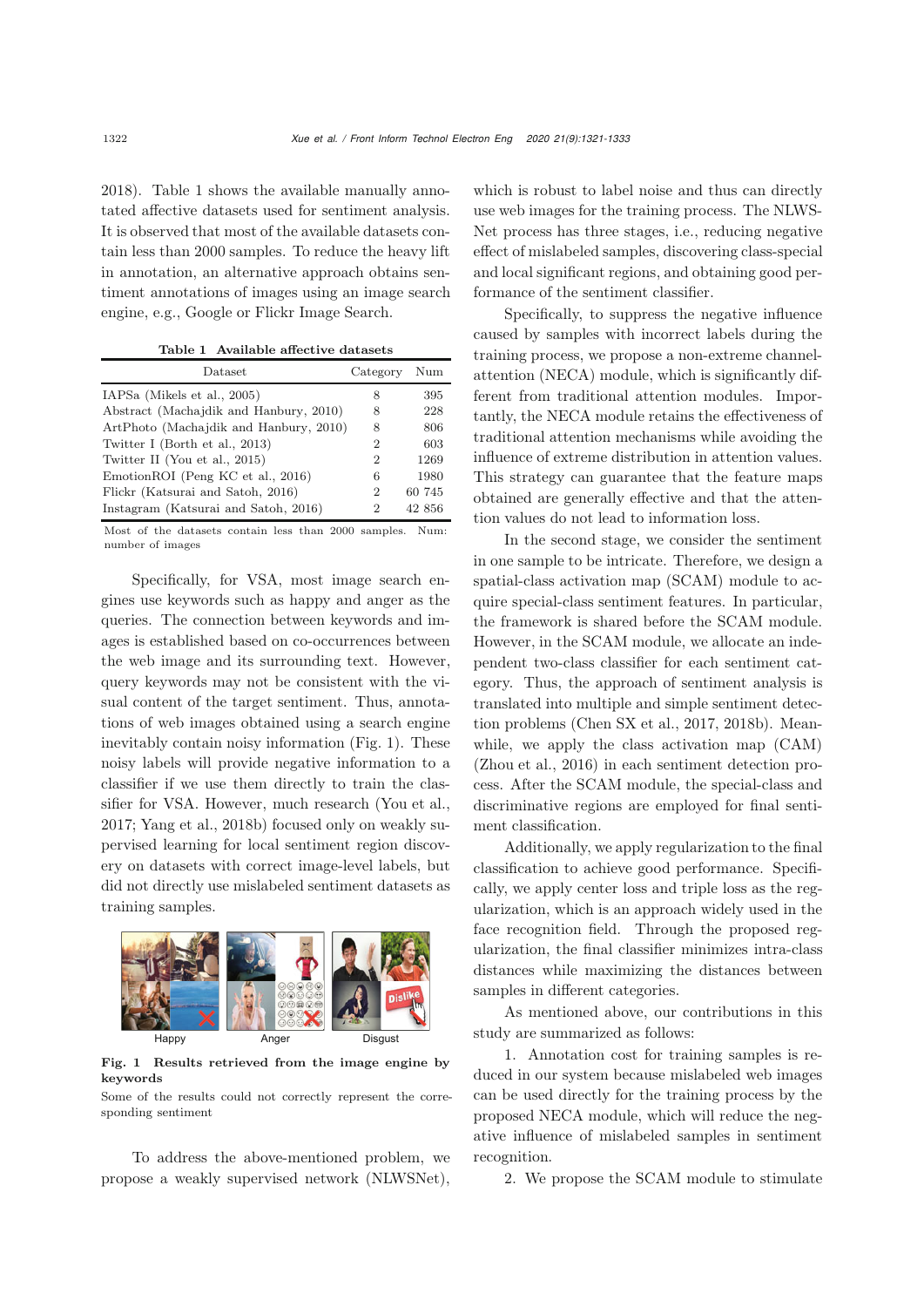the network to discover the special-class and significant regions, which may assist complicated sentiment analysis.

3. We introduce the regularization for visual sentiment classification to effectively learn the discriminative representation, which could be favorable in sentiment classification.

# 2 Related works

#### 2.1 Visual sentiment analysis

Most existing approaches for VSA can be divided roughly into shallow modeling methods and deep modeling methods.

1. Shallow modeling methods

[Machajdik and Hanbury](#page-11-3) [\(2010\)](#page-11-3) defined a combination of rich hand-crafted features based on art and psychology theory. [Borth et al.](#page-10-1) [\(2013\)](#page-10-1) proposed a mid-level concept, i.e., adjective noun pairs (ANPs), to detect image concepts instead of expressing the sentiments directly. [Li et al.](#page-11-7) [\(2018\)](#page-11-7) computed the weighted sum of the textual sentiment values of ANPs to describe an image. [Yuan et al.](#page-12-11) [\(2013](#page-12-11)) proposed Sentribute, an image-sentiment analysis algorithm, which can easily interpret high-level understanding. [Chen T et al.](#page-11-8) [\(2014b\)](#page-11-8) built object detection models to detect six kinds of objects and proposed classification models to handle the similarity between visual sentiment concepts.

These shallow modeling methods have been proven to be effective on several small datasets, whose images are selected from a few special domains, e.g., abstract paintings and art photos [\(Machajdik and Hanbury, 2010\)](#page-11-3).

2. Deep modeling methods

In recent years, many deep neural networks have been widely used in visual recognition systems in many fields [\(Girshick et al.](#page-11-9), [2014](#page-11-9); [Krizhevsky et al.](#page-11-10), [2017](#page-11-10); [Ou et al.](#page-11-11), [2018;](#page-11-11) [Zhang FF et al., 2018a\)](#page-12-12). The advantage of these models is that they use the backpropagation algorithm [\(LeCun et al.](#page-11-12), [1989\)](#page-11-12) to learn high-level features from the original data input. At the same time, they use the manual features calculated by traditional recognition methods as preprocessing steps [\(Zhang N et al., 2014\)](#page-12-13). [Chen T et al.](#page-11-13) [\(2014a\)](#page-11-13) constructed a visual sentiment classification model named DeepSentiBank, which demonstrated significantly improved classification accuracy and retrieval performance. In addition, some methods incorporate the model weights learned from large-scale universal datasets [\(Deng et al.](#page-11-14), [2009\)](#page-11-14) and fine-tune the CNN for VSA [\(Campos et al.](#page-10-3), [2015,](#page-10-3) [2017\)](#page-10-4).

As mentioned above, due to the expense of manual annotation of sentiment labels, the number of samples in most existing affective datasets is smaller than 2000. The scale of most datasets is thus far from the required scale for training robust deep models. Note that in this study we focus on using those samples with noisy labels to directly train the deep models. The scale of the datasets can be partially enlarged, and can be employed to improve the robustness of deep models.

#### 2.2 Weakly supervised learning

Weakly supervised learning aims to learn a model using samples with a limited number of labels. It is widely used in different computer vision tasks, such as object detection and semantic segmentation. [He and Peng](#page-11-15) [\(2017](#page-11-15)) proposed a weakly supervised part selection method with two spatial constraints to promote part selection and achieve the best results. [Oquab et al.](#page-11-16) [\(2015\)](#page-11-16) learned the interaction between humans and objects purely from action labeling. [He et al.](#page-11-17) [\(2019\)](#page-11-17) applied a multilevel attention mechanism to guide discriminative localization learning and an end-to-end discriminative localization network to localize discriminative regions, which not only achieved a notable classification performance but also improved the classification speed. For the phrase grounding task, [Rohrbach et al.](#page-11-18) [\(2016\)](#page-11-18) adopted an attention mechanism optimized by reconstruction of query information and avoided bounding-level labels for each query. Based on this, [Xiao et al.](#page-12-14) [\(2017\)](#page-12-14) used a continuous attention map and explored the detailed structural reconstruction of language modalities. [Zhu Y et al.](#page-12-15) [\(2017](#page-12-15)) proposed a soft proposal network (SPN) to generate soft proposals and aggregated image-specific patterns by coupling the proposal and feature maps. There are few works focusing on sentiment analysis handled in a weakly supervised way. For VSA, [Yang et al.](#page-12-9) [\(2018b\)](#page-12-9) presented a weakly supervised coupled network (WSCNet) to integrate the detection and classification branches into a unified deep framework.

Most existing weakly supervised learning methods need correct image-level labels, and their tasks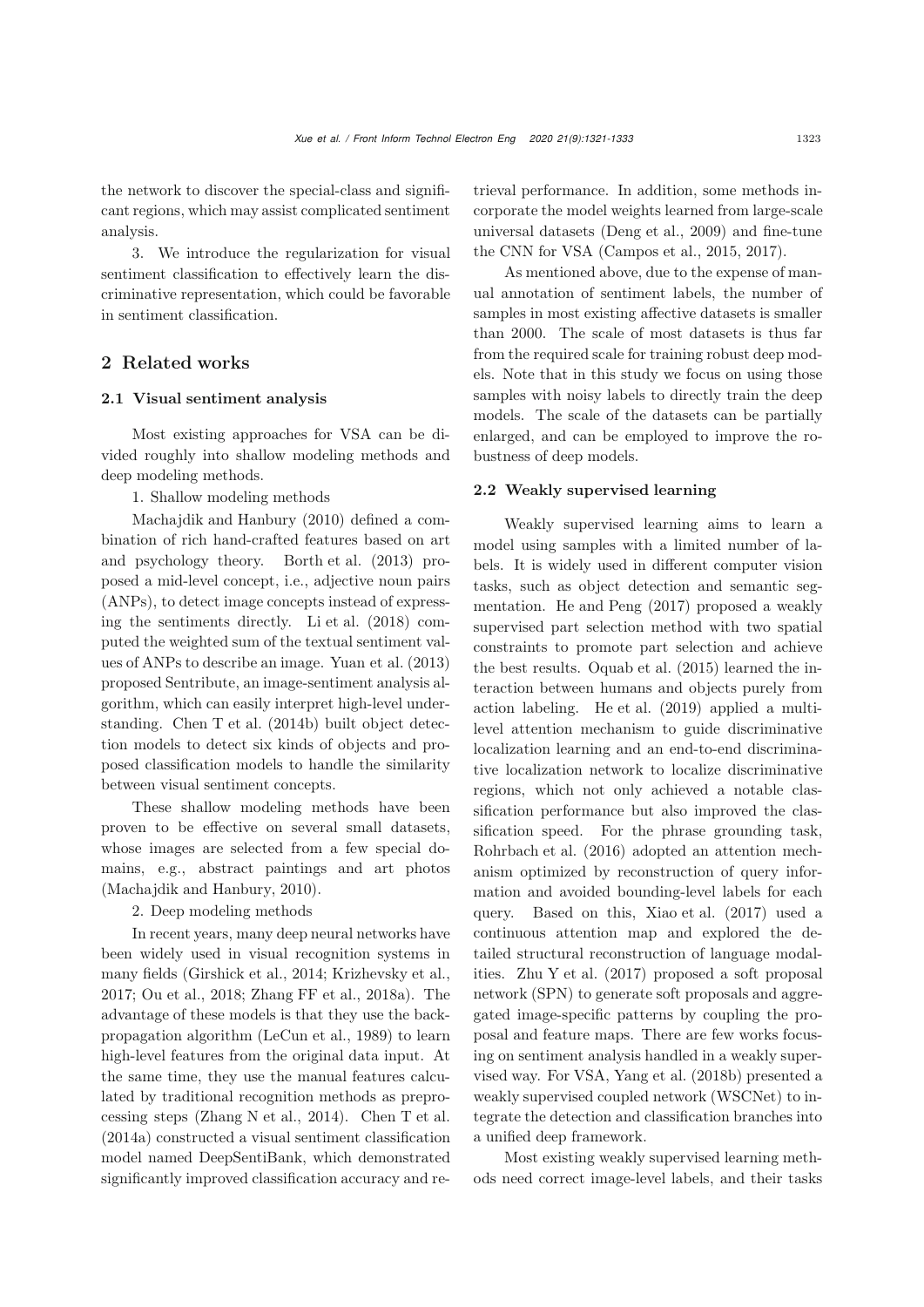are object detection or semantic segmentation. However, in this study, the image-level labels of the samples are noisy, and our task is to train an effective classification model without correct image-level labels, which could lead to labor savings.

# 2.3 Attention mechanism

Humans selectively use an important part of a sample to make a decision [\(Itti et al., 1998;](#page-11-19) [Corbetta and Shulman](#page-11-20), [2002\)](#page-11-20). This strategy is called an attention mechanism and has been widely used in various fields [\(Zhu YK et al.](#page-12-16), [2016;](#page-12-16) [Zagoruyko and Komodakis, 2017](#page-12-17); [Liu et al., 2018;](#page-11-21) [Yu et al.](#page-12-18), [2018\)](#page-12-18).

In many methods, researchers use the attention mechanism to increase the accuracy of the CNN classification model. Methods are divided mainly into spatial-attention ones and channel-attention ones. Specifically, in residual attention networks (RANs), [Wang et al.](#page-12-19) [\(2017\)](#page-12-19) used a three-dimensional (3D) spatial-attention map to enhance recognition accuracy. In the squeeze-and-excitation (SE) method, [Hu et al.](#page-11-22) [\(2018](#page-11-22)) applied only a one-dimensional (1D) channel-attention map to accomplish the same purpose. The bottleneck attention module (BAM) [\(Park et al., 2018\)](#page-11-23) and convolutional block attention module (CBAM) [\(Woo et al.](#page-12-20), [2018\)](#page-12-20) increase the accuracy of the classifier using both 1D channelattention maps and two-dimensional (2D) spatial self-attention maps. These methods all require additional trainable parameters to obtain an attention map. [Peng YX et al.](#page-11-24) [\(2019a\)](#page-11-24) proposed a visual-textual bi-attention mechanism to distinguish the fine-grained information with different levels of saliency detection from both the local and relation levels. [Zhuang et al.](#page-12-21) [\(2017\)](#page-12-21) calculated the ratio of each value within the whole feature map to obtain the spatial attention map. [Peng YX et al.](#page-11-25) [\(2019b](#page-11-25)) proposed the spatial-temporal attention model to emphasize the salient regions of the frame for video classification. The advantage of these methods is that additional parameters are not required in the training process.

The attention mechanisms mentioned above obtain good performance in classification because they discover the significant differences. However, by training sentiment classification with mislabeled samples, these attention mechanisms could result in over-fitting due to the extreme distribution of the attention values. At the same time, the extreme distribution of the attention values introduces information loss in the correctly labeled samples, which adds negative influence to the sentiment classification. Inspired by [Hu et al.](#page-11-22) [\(2018\)](#page-11-22), our method provides non-extreme distribution of attention values, which is suitable for classification with mislabeled samples.

### 3 Method

NLWSNet is composed mainly of three stages (Fig. [2\)](#page-4-0). In the first stage, the negative effect of mislabeled samples is suppressed using the NECA module. In the second stage, the SCAM module is proposed to automatically discover sentiment-specific regions. In the last stage, regularization is applied with the coupled center loss and triple loss for classification to learn the discriminative representation.

# 3.1 Non-extreme channel attention mechanisms

In Fig. [2,](#page-4-0) we consider that each sample is represented as an array of features. Let  $X_{i,j,m}^n \in \mathbb{R}^d$ denote the last convolutional layer activations from the  $n<sup>th</sup>$  sample with the  $m<sup>th</sup>$  convolution kernel at the spatial location, where  $(i, j)$  are the coordinates of the feature maps  $(i = 1, 2, ..., d, j = 1, 2, ..., d, j)$ and  $d$  is the height or width of the feature maps) and  $c$  is the number of sentiment categories. After acquiring the feature maps, we use the sigmoid function  $f_{\text{sigmoid}}(x) = 1/(1 + e^{-x})$  as the nonlinear activation function to obtain the 1D attention values:

$$
S_m = f_{\text{sigmoid}}(\boldsymbol{W}^{\text{T}} \boldsymbol{X}_{i,j,m} + \boldsymbol{b}), \qquad (1)
$$

where **W** and  $b \in \mathbb{R}^c$  denote the weight set and biases of the attention detector, respectively. To suppress the attention values in the feature map caused by the incorrectly labeled samples, we normalize the attention scores to [0, 1] to aggregate the feature map:

$$
a_m = \frac{\exp(S_m)}{\sum_m \exp(S_m)},
$$
\n(2)

where  $a_m$  is the 1D attention score and  $\sum_m a_m =$ <br>1. Afterwards, we see obtain the attention was 1. Afterwards, we can obtain the attention map representation  $A_{i,j,m}^n$  as follows:

$$
A_{i,j,m}^n = \mathbf{X}_{i,j,m}^n \circ a_m^n,\tag{3}
$$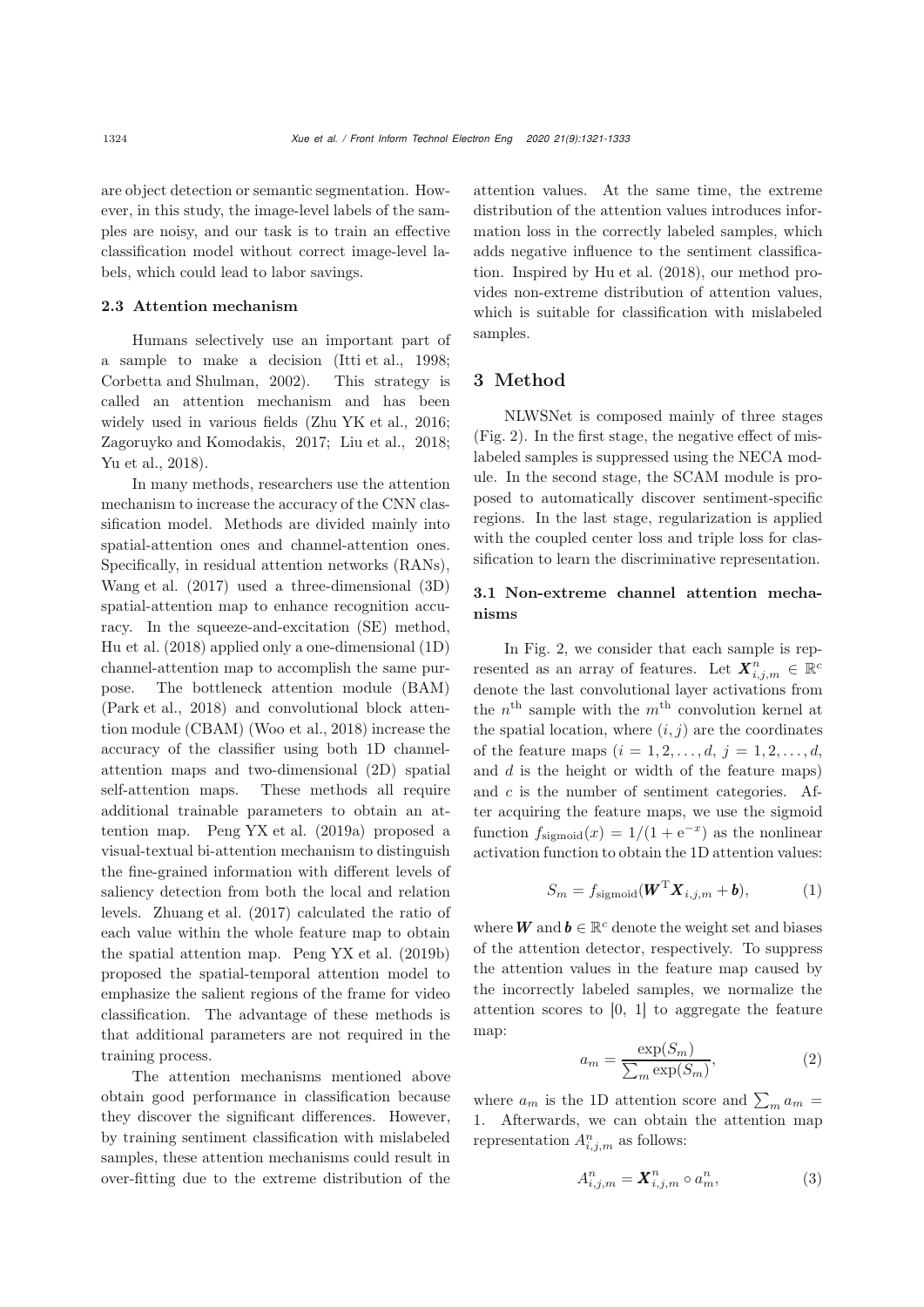

<span id="page-4-0"></span>NLWSNet incorporates a non-extreme channel-attention module, a spatial-class activation map module, and classification regularization. It can reduce the annotation cost tremendously and enhance the robustness of sentiment analysis on mislabeled web images. FC: fully connected layer; Conv: convolutional layer. Feature maps of correctly and incorrectly labeled samples are in green and orange, respectively. References to color refer to the online version of this figure

where "∘" denotes the element-wise multiplication. For comparison with traditional attention mechanisms, we list their methods as follows:

<span id="page-4-1"></span>
$$
a_m = f_{\text{softmax}}(\boldsymbol{W}^{\text{T}} \boldsymbol{X}_{i,j,m}^n + \boldsymbol{b}), \tag{4}
$$

<span id="page-4-2"></span>
$$
a_{i,j,m} = f_{\text{softmax}}(\boldsymbol{W}^{\text{T}} \boldsymbol{X}_{i,j,m}^{n} + \boldsymbol{b}), \qquad (5)
$$

<span id="page-4-3"></span>
$$
a_{i,j,m} = \frac{\exp(\boldsymbol{X}_{i,j,m}^n)}{\sum_i \sum_j \exp(\boldsymbol{X}_{i,j,m}^n)},
$$
(6)

where  $f_{\text{softmax}}(x) = e^x / \sum e^x$ . Eqs. [\(4\)](#page-4-1), [\(5\)](#page-4-2), and<br>(6) Chan Let al. 2017; Zhuang et al. 2017) about [\(6\)](#page-4-3) (Chen L et al., 2017; Zhuang et al., 2017) show the channel-wise attention, spatial attention, and the usual way to normalize attention values, respectively. As mentioned in Inception-V2 [\(Szegedy et al., 2016\)](#page-12-22) and RAN,  $f_{\text{softmax}}(x)$  may result in overfitting because the model becomes too confident about its predictions.

Thus, especially when the labels of web images are noisy, the extreme distribution of the attention scores affects the learned recognition model. Compared with traditional attention mechanisms, our method avoids the above-mentioned problem by using  $f_{\text{sigmoid}}(x)$  in advance.

On the other hand, the channel attention scores in green are generally larger than those in orange in Fig. [2.](#page-4-0) Attention scores in green from the correctly labeled samples can obtain the larger attention values from the self-attention NECA module, and can help learn how to distinguish feature representations.

# 3.2 Special-class activation map

Because the sentiment in one sample can be complicated, it is difficult for the classifier to directly analyze the difference between various emotions. Therefore, in the SCAM module, sentiment analysis is turned into multiple sentiment detection problems. In each sentiment detection problem, we apply the class activation map approach to obtain local sentiment regions, and this has significant contributions to VSA.

Specifically, after the process of NECA, global average pooling (GAP) outputs the spatial average  $V_m^{c_k}$  of the attention map of each kernel at one  $1 \times 1$ convolutional layer, where  $m$  is the number of channels and  $c_k$  the corresponding sentiment detection classifier. In Fig. [3,](#page-5-0) the sentiment activation map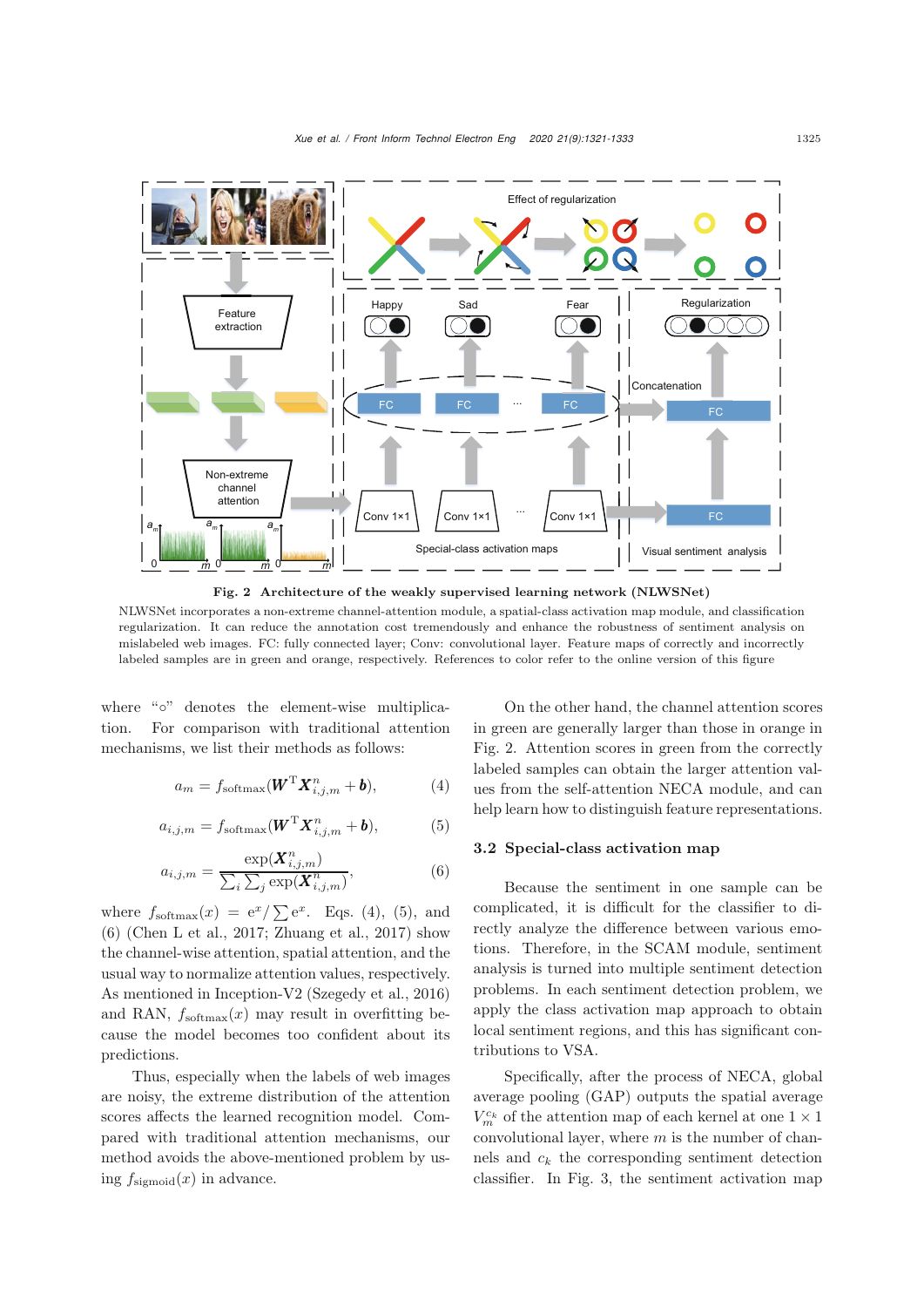$M_{i,j,m}^{c_k}$  is generated using  $V_m^{c_k}$  as the weight of the response attention map:

$$
M_{i,j,m}^{c_k} = \sum_m V_m^{c_k} A_{i,j,m}.
$$
 (7)

Then, given the number of classes  $C$ , we allocate two-class classifiers to  $C$  by the sigmoid function, where the input to each special-class classifier  $c_k$  is the corresponding sentiment activation map  $M_{i,j,m}^{c_k}$ . In this process, each two-class classifier in the SCAM module captures the salient regions evoking the corresponding sentiment. Then, we couple all the local sentiment maps  $\sum M_{i,j,m}^{c_k}$  with the holistic feature map  $A_{i,j,m}$  as follows:

$$
C_{i,j,m} = [A_{i,j,m} : M_{i,j,m}^{c_1} : M_{i,j,m}^{c_2} : \dots : M_{i,j,m}^{c_k}], (8)
$$

where ":" denotes the concatenation operation. In contrast to traditional object detection methods, a weakly supervised learning approach obtains local sentiment regions in the SCAM module. In this process, the object-level label (ground truth of the sentiment regions) is not needed, and we obtain the result from the image-level label (ground truth of the sentiment category).

#### 3.3 Regularization for classification

In the stage showing feature extraction and sentiment classification using the softmax function in Fig. [2,](#page-4-0) DenseNet pre-trained by ImageNet is finetuned to adjust parameters for sentiment classification. The fine-tuned DenseNet can fit the emotional



<span id="page-5-0"></span>Fig. 3 Special-class activation map for allocating the individual two-class classifier for each sentiment class and obtaining special-class sentiment regions

This module transforms the correlative and complicated visual sentiment analysis into multiple independent and easy sentiment detection problems. FC: fully connected layer; Conv: convolutional layer; GAP: global average pooling

distribution from a collection of affective training samples  $\{I_i, Y_i\}_{i=1}^N$  in a supervised way, where N is the size of the training set, and  $I_i$  and  $Y_i$  are the i<sup>th</sup> input image and its sentiment label, respectively.

Let  $c_i = \text{GAP}(\mathbf{C}^{c_k}_{i,j,m})$  be the output of the last FC layer. Then sentiment classification is carried out by minimizing the softmax loss function as follows:

$$
L_{\text{class}} = -\sum_{i=1}^{N} Y_i \log \frac{\exp(\boldsymbol{W}^{\text{T}} \boldsymbol{c}_i)}{\sum_{\boldsymbol{C}} \exp(\boldsymbol{W}^{\text{T}} \boldsymbol{c}_i)},
$$
(9)

where  $W$  is the set of model parameters and  $Y_i$  is in the form of one-hot. Then, for all the two-class classifiers in the SCAM module, the individual loss function is defined as

$$
L_{\text{SCAM}} = -\sum_{\mathbf{C}} \sum_{i=1}^{N} [y_i \log \hat{y}_i + (1 - y_i)(1 - \log \hat{y}_i)], \ (10)
$$

$$
\hat{y}_i = \frac{1}{1 + \exp(-f_i)},\tag{11}
$$

 $\frac{y_i}{1 + \exp(-f_i)}$ <br>where  $y_i$  denotes the label of sample N for the sentiment category, being 0 or 1, and  $f_i$  is the feature vector obtained by the last fully connected layer.

To further improve the accuracy of the sentiment recognition model, we apply both the center loss and triple loss as the regularization of the final classifier. As shown in Fig. [2,](#page-4-0) sentiment analysis is briefly thought as a linear problem. Specifically, straight lines in different colors are represented as different sentiment categories. To enhance the discriminative ability of the model, we use the center loss to reduce the distance between samples within the same sentiment:

$$
L_{\text{center}} = \frac{1}{2} \sum_{i=1}^{N} ||\boldsymbol{c}_i - \boldsymbol{C}_{Y_i}||_2^2, \qquad (12)
$$

where  $\mathbf{C}_{Y_i}$  denotes the *i*<sup>th</sup> class center of feature vector  $c_i$ . In the center loss,  $C_{Y_i}$  is updated as the feature vector  $c_i$  is updated, which is updated only under the  $\sum_{j=1}^{C} Y_{ij} = 1$  condition. In contrast to the distance of  $\sum_{j=1}^{C} Y_{ij} = 1$  conditions with the contrast traditional approaches for dealing with the center loss, we build the relationship between  $c_i$  and  $C_{Y_i}$  as

$$
\boldsymbol{C}_{Y_i} = \frac{Y_i \exp(\boldsymbol{W}^{\mathrm{T}} \boldsymbol{c}_i)}{\boldsymbol{C} \sum_{\boldsymbol{C}} \exp(\boldsymbol{W}^{\mathrm{T}} \boldsymbol{c}_i)}.
$$
(13)

Additionally, we apply the triple loss to increase the distances between samples in different sentiments:

$$
L_{\text{triple}} = \sum_{i=1}^{N} \left[ \left\| g(c_i^{\mathbf{a}}) - g(c_i^{\mathbf{p}}) \right\|_2^2 - \left\| g(c_i^{\mathbf{a}}) - g(c_i^{\mathbf{a}}) \right\|_2^2 + \theta \right],\tag{14}
$$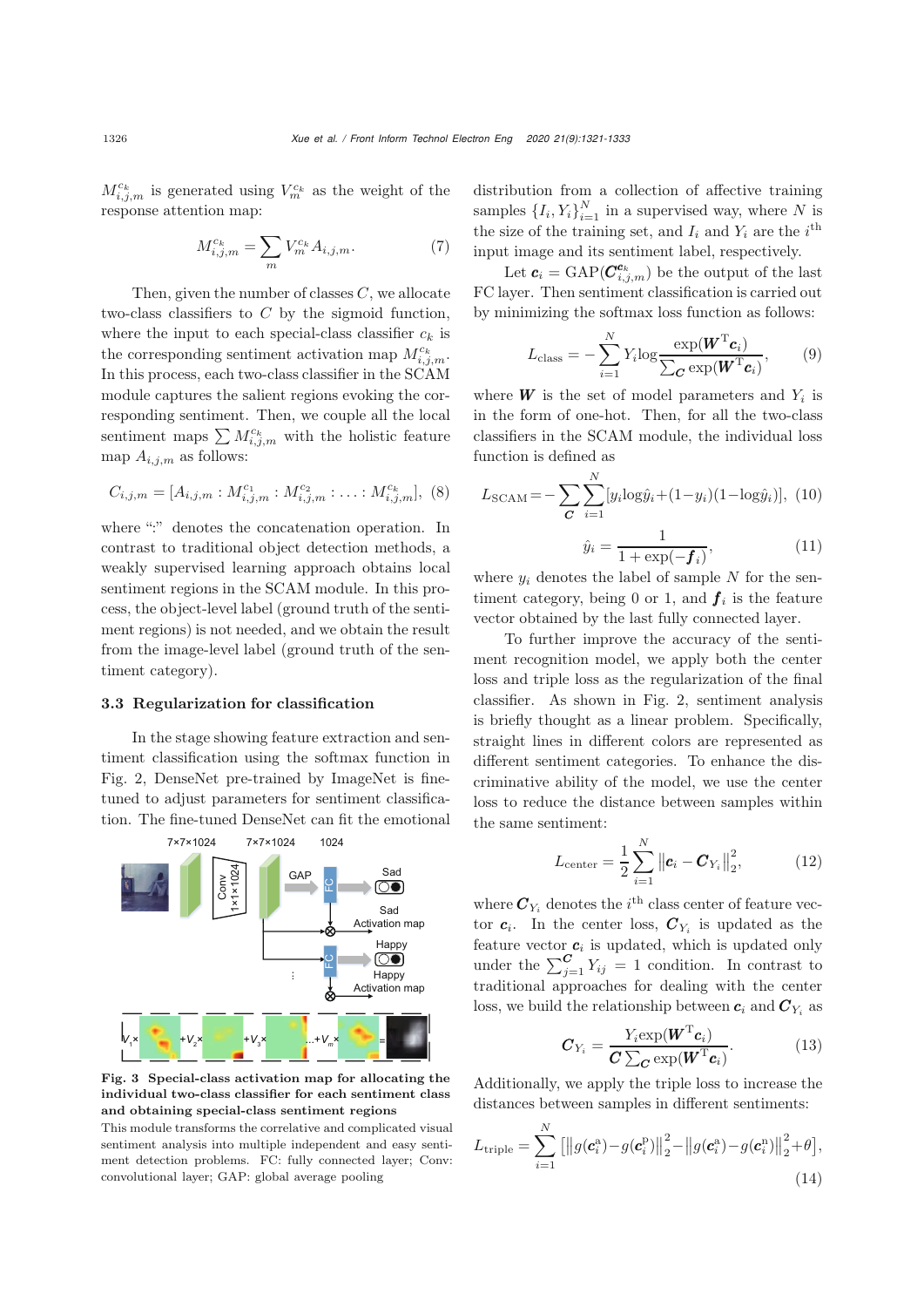where  $g(\cdot) = \|\cdot\|$  $\frac{\exp(\bm{c}_i)}{\sum_{\bm{C}} \exp(\bm{c}_i)}$  $\begin{array}{c} \hline \end{array}$ 2 2 and  $\theta$  is a hyperparameter.  $c_i^{\text{a}}$  and  $c_i^{\text{p}}$  are in the same class, while  $\mathbf{c}_i^{\text{a}}$  and  $\mathbf{c}_i^{\text{n}}$  are in different categories. Finally, we define the final loss function as follows:

$$
L = L_{\text{class}}(\boldsymbol{I}, \boldsymbol{Y}) + L_{\text{SCAM}}(\boldsymbol{I}, y) + \lambda L_{\text{center}}(\boldsymbol{c}) + \beta L_{\text{triple}}(\boldsymbol{c}),
$$
\n(15)

where  $\lambda$  and  $\beta$  are parameters to balance the contributions of  $L_{\text{center}}$  and  $L_{\text{triple}}$  functions. Since all the parameters can be derived, we can conduct an endto-end framework using adaptive moment estimation (Adam) to minimize the final loss function.

## 4 Experiments

#### 4.1 Datasets

We evaluate our method on four benchmark affective datasets, i.e., Twitter II [\(You et al.](#page-12-7), [2015\)](#page-12-7), EmotionROI [\(Peng KC et al.](#page-11-4), [2016\)](#page-11-4), Flickr (Katsurai and Satoh, 2016), and Instagram (Katsurai and Satoh, 2016). Additionally, we apply the public dataset Cifar10 [\(Krizhevsky, 2009\)](#page-11-26) to obtain the mislabeled datasets.

1. Twitter II

The Twitter II dataset was collected from the social website Twitter and labeled with sentiment polarity categories by Amazon Mechanical Turk (AMT) participants. It consists of 1269 images. In this dataset, 80% of the samples are split for the training set and 20% for the testing set. Based on this dataset, the experiment is conducted 10 times.

2. EmotionROI

The EmotionROI dataset was created for a sentiment prediction benchmark. It is assembled from Flickr, resulting in 1980 images with six sentiment categories (i.e., anger, disgust, fear, joy, sadness, and surprise). In addition, each image is manually annotated into 15 regions that evoke sentiments. The original EmotionROI training set is split into two parts, i.e., 80% for the training process and 20% for validation, and its original testing set is used for tests in our experiments.

## 3. Flickr and Instagram

The Flickr and Instagram datasets were collected by querying positive and negative keywords from the social websites Flickr and Instagram, respectively. A group of 225 AMT participants was asked to label the images, producing 60 745 and 42 856 images and receiving at least three agreements. These two datasets are split randomly into 80%, 5%, and 15% of the samples for the training set, validation, and testing set in our experiments, respectively.

To evaluate the effectiveness of the NECA module in mislabeled sentiment datasets, we structure the noisy training set using the original training set from Flickr/Instagram and the general dataset Cifar10 in proportion (it does not have sentiment samples, and we resize it to the same size as the other samples). The reason for choosing Flickr and Instagram datasets is that the numbers of samples are much larger than those of other two datasets. We set the proportion of samples selected randomly from Cifar10 to samples from the clean training set as  $\delta = N_{\rm C}/N_{\rm F/I}$ , where  $N_{\rm C}$  and  $N_{\rm F/I}$  are the numbers of images in the Cifar10 and Flickr/Instagram datasets, respectively.

#### 4.2 Model ablation

For our end-to-end framework, we use a weight decay of 0.0001 with a momentum of 0.9 and batch size 32, and fine-tune all the layers with Adam. We set the learning rate as 0.0001 and drop the learning rate by 10 at every 10 epochs. Our experiments are conducted using Keras and TensorFlow, and performed on an NVIDIA GTX Titan GPU with 32 GB on-board memory.

We perform model ablation on the four affective datasets. To demonstrate the effectiveness of our framework for VSA, we quantitatively evaluate NECA, SCAM,  $L_{\text{center}}$  (C),  $L_{\text{triple}}$  (T), and the couple of C and T (i.e., regularization  $(R)$ ). Parameters  $\lambda$  and  $\beta$  are selected according to grid search, which is performed in the range of [0, 1] for two parameters and the stride equals 0.1. As shown in Table [2,](#page-7-0) when the method is  $BASED+C+T$ , the pair of parameters  $(\lambda = 0.3$  and  $\beta = 0.2)$  that achieves the best results is chosen in our experiments.

In Table [3,](#page-7-1) we compare the sentiment recognition accuracies of the methods mentioned above. Clearly, BASED+NECA+SCAM+R achieves the highest accuracy. Additionally, the methods with NECA, SCAM, C, T, or R generally outperform the baseline one (BASED). Comparative results indicate the following: (1) Non-extreme attention can effectively suppress the influence of noise, because the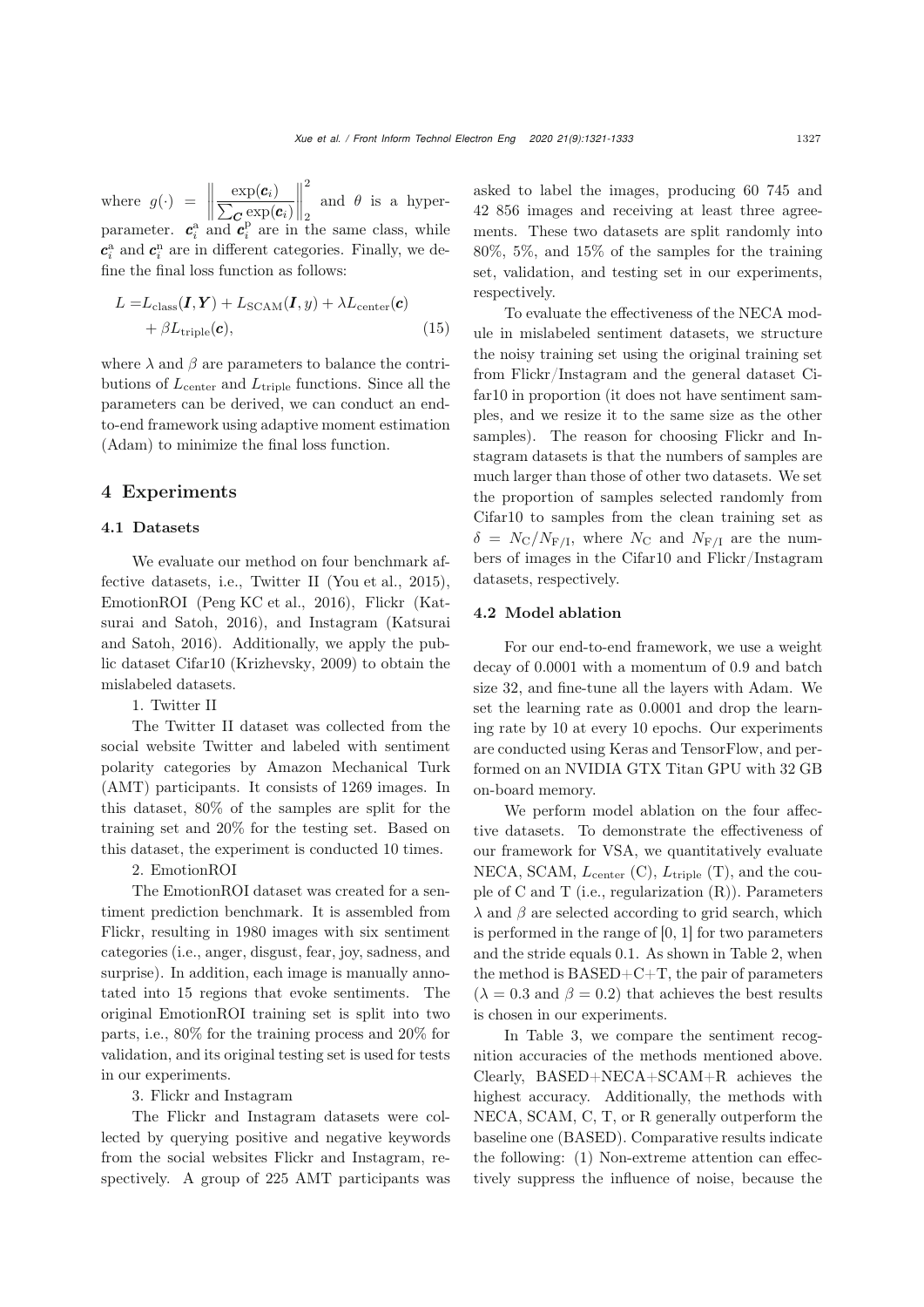attention scores of the noisy samples are much lower than those of the correct samples. The attention model allows only the correct samples to train the followed network for sentiment recognition. (2) The special-class activation map module further captures the affective regions for each sentiment category. These affective regions make significant contribution to VSA. (3) The loss regularizer applied to the classifier makes the feature representations of the samples from the same class as close as possible and those from different classes as far away as possible.

## 4.3 Performance comparison

1. Classification accuracy comparison on mislabeled datasets

Table [4](#page-8-0) presents the performance of our model influenced by  $\delta$  and the comparison with attention mechanisms mentioned in Section 3.1. We apply the channel-wise attention (CWA) mechanism in [Chen L et al.](#page-10-5) [\(2017\)](#page-10-5) after acquiring the feature vector  $c_i$ . The spatial attention (SA) mechanisms in [Chen L et al.](#page-10-5) [\(2017\)](#page-10-5) and [Zhuang et al.](#page-12-21) [\(2017\)](#page-12-21) are applied after acquiring the feature map  $\boldsymbol{X}^n_{i,j,m}$ .

We can see from Table [4](#page-8-0) that when the noise level is less than or equal to 0.25, our model achieves stable results. Additionally, it indicates that our model can still obtain a promising performance even when 50% samples are not correctly labeled. Meanwhile, compared with other attention mechanisms, the NECA module achieves better performance. The results demonstrate that our method can significantly reduce the number of expensive, time-consuming annotations while maintaining good performance.

2. Ranking of mislabeled samples by classification scores

To intuitively show the effectiveness of our proposed method in cleaning mislabeled samples, we randomly select images in the positive category with  $\delta = 0.25$  in the Flickr dataset (Fig. [4\)](#page-8-1). The noisy samples are ranked in descending order based on their classification scores obtained using

<span id="page-7-0"></span>Table 2 Classification accuracy comparison for parameter selection on the Flickr dataset when the method is BASED+C+T

| $\lambda$      | Classification accuracy $(\%)$ |       |       |       |         |       |       |       |       |       |       |
|----------------|--------------------------------|-------|-------|-------|---------|-------|-------|-------|-------|-------|-------|
|                | $\beta = 0$                    | 0.1   | 0.2   | 0.3   | $0.4\,$ | 0.5   | 0.6   | 0.7   | 0.8   | 0.9   | 1.0   |
| $\overline{0}$ | 73.46                          | 75.98 | 75.00 | 75.98 | 72.55   | 74.02 | 75.00 | 76.47 | 74.02 | 74.51 | 75.49 |
| 0.1            | 75.98                          | 76.47 | 72.06 | 76.47 | 75.49   | 76.47 | 75.98 | 72.55 | 74.02 | 73.04 | 75.49 |
| 0.2            | 77.94                          | 74.51 | 72.06 | 74.02 | 75.98   | 75.49 | 76.96 | 75.00 | 75.98 | 75.49 | 76.47 |
| 0.3            | 75.49                          | 75.49 | 79.41 | 77.45 | 74.51   | 75.49 | 74.51 | 72.06 | 74.51 | 76.47 | 74.02 |
| 0.4            | 72.06                          | 76.96 | 76.47 | 75.00 | 75.00   | 76.47 | 72.06 | 73.39 | 71.57 | 76.96 | 73.53 |
| 0.5            | 75.98                          | 75.49 | 73.53 | 72.06 | 74.51   | 77.45 | 72.06 | 74.51 | 74.02 | 73.04 | 74.02 |
| 0.6            | 75.49                          | 73.53 | 76.47 | 75.00 | 76.96   | 73.04 | 76.96 | 74.51 | 74.51 | 74.51 | 69.61 |
| 0.7            | 77.94                          | 75.00 | 78.92 | 74.02 | 76.47   | 75.98 | 73.04 | 73.04 | 75.98 | 75.49 | 75.49 |
| 0.8            | 75.98                          | 75.98 | 77.94 | 76.96 | 74.51   | 75.98 | 74.51 | 75.00 | 77.45 | 75.49 | 73.04 |
| 0.9            | 77.94                          | 75.00 | 74.51 | 74.51 | 73.04   | 73.53 | 74.51 | 76.96 | 75.00 | 75.49 | 72.06 |
| 1.0            | 77.45                          | 75.49 | 74.02 | 77.45 | 75.00   | 73.53 | 74.02 | 73.53 | 71.57 | 72.06 | 74.02 |

Best result is in bold

<span id="page-7-1"></span>Table 3 Classification accuracy comparison for model ablation on Twitter II, EmotionROI, Flickr, and Instagram datasets

| Method              | Classification accuracy $(\%)$ |            |        |           |  |  |  |
|---------------------|--------------------------------|------------|--------|-----------|--|--|--|
|                     | Twitter II                     | EmotionROI | Flickr | Instagram |  |  |  |
| <b>BASED</b>        | 73.34                          | 41.02      | 73.46  | 68.35     |  |  |  |
| BASED+NECA          | 80.22                          | 54.63      | 82.45  | 81.10     |  |  |  |
| $BASED+SCAM$        | 80.34                          | 55.75      | 81.54  | 79.97     |  |  |  |
| $BASED+NECA+SCAM$   | 82.46                          | 57.84      | 81.94  | 82.48     |  |  |  |
| $BASED+NECA+C$      | 84.35                          | 60.06      | 82.98  | 82.97     |  |  |  |
| $BASED+NECA+T$      | 82.96                          | 57.94      | 83.17  | 83.12     |  |  |  |
| $BASED+NECA+SCAM+R$ | 85.43                          | 61.25      | 84.62  | 83.55     |  |  |  |

The pre-trained DenseNet121 using ImageNet is used as the BASED method. Best results are in bold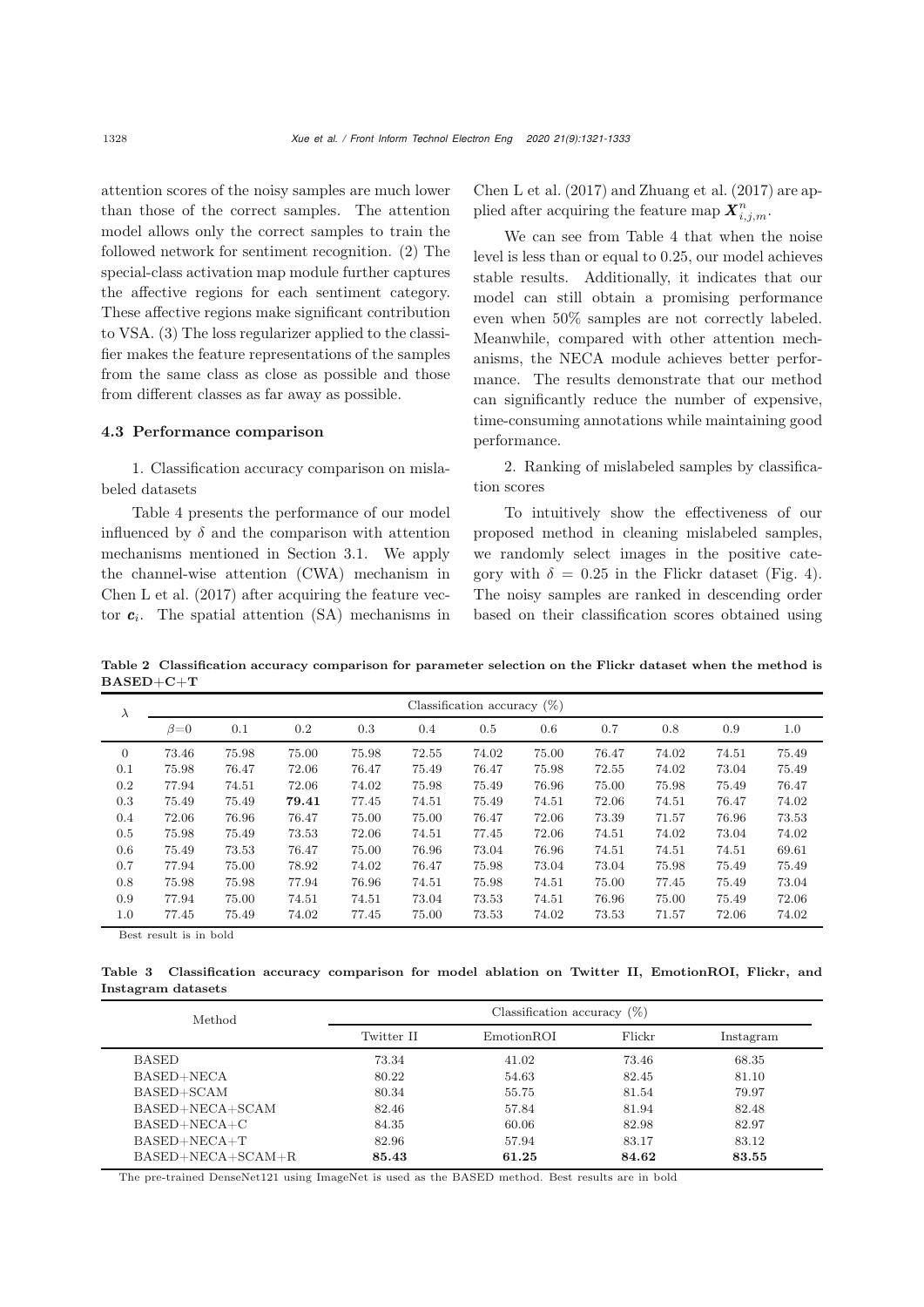<span id="page-8-0"></span>Table 4 Classification accuracy comparison on the mislabeled datasets

| Dataset   | Method                       | Classification accuracy $(\%)$ |       |       |       |       |       |       |       |       |       |       |
|-----------|------------------------------|--------------------------------|-------|-------|-------|-------|-------|-------|-------|-------|-------|-------|
|           |                              | $\delta = 0$                   | 0.05  | 0.10  | 0.15  | 0.20  | 0.25  | 0.30  | 0.35  | 0.40  | 0.45  | 0.50  |
| Flickr    | <b>BASED</b>                 | 73.46                          | 69.80 | 66.14 | 65.34 | 62.63 | 57.87 | 53.21 | 49.76 | 48.45 | 42.14 | 40.21 |
|           | CWA (Chen L et al., $2017$ ) | 75.54                          | 72.23 | 70.10 | 66.43 | 62.12 | 58.46 | 55.16 | 50.13 | 48.61 | 43.17 | 41.84 |
|           | $SA$ (Chen L et al., 2017)   | 79.34                          | 75.01 | 72.14 | 70.12 | 63.26 | 58.93 | 56.33 | 51.11 | 48.95 | 43.44 | 41.92 |
|           | SA (Zhuang et al., 2017)     | 79.89                          | 77.75 | 73.41 | 69.96 | 63.67 | 59.05 | 56.60 | 50.98 | 48.79 | 45.53 | 43.03 |
|           | Ours                         | 84.62                          | 84.33 | 80.60 | 82.14 | 79.93 | 80.73 | 75.73 | 73.87 | 72.12 | 70.33 | 67.42 |
| Instagram | <b>BASED</b>                 | 68.35                          | 64.32 | 60.73 | 54.17 | 52.86 | 48.57 | 45.53 | 43.32 | 39.45 | 35.57 | 33.63 |
|           | CWA (Chen L et al., $2017$ ) | 75.22                          | 70.01 | 65.88 | 62.53 | 59.84 | 55.41 | 51.75 | 46.92 | 42.46 | 37.18 | 32.98 |
|           | SA (Chen L et al., $2017$ )  | 77.13                          | 73.26 | 70.85 | 67.69 | 63.24 | 59.60 | 56.06 | 52.70 | 48.28 | 44.07 | 39.24 |
|           | SA (Zhuang et al., 2017)     | 79.57                          | 76.14 | 72.33 | 67.44 | 64.26 | 60.50 | 56.99 | 53.67 | 48.53 | 44.67 | 40.05 |
|           | Ours                         | 83.55                          | 79.72 | 78.10 | 78.85 | 81.19 | 77.50 | 74.36 | 71.61 | 67.48 | 69.34 | 66.62 |

Results become smaller as  $\delta$  becomes larger, but our method still works when the value of  $\delta$  is close to 0.50.  $\delta$  is the proportion of the mixed samples from Cifar10

BASED+NECA+SCAM+R. Images in the green rectangle rank at the top of the ranking queue and images in the red rectangle rank at the bottom. We can see that images in the green rectangle come from the Flickr dataset and can correctly express the corresponding sentiment. In contrast, samples in the red rectangle from the Cifar10 dataset have no sentiment expression. Therefore, Fig. [4](#page-8-1) clearly shows that our method can collect well-labeled datasets and can be used for sentiment learning.



Fig. 4 Examples of samples in mislabeled sentiment datasets

<span id="page-8-1"></span>Samples are sorted in descending order according to their ranks in the classification scores. Images in the green rectangle have higher classification scores than images in the red rectangle. The noise parameter  $\delta = 0.25$ . References to color refer to the online version of this figure

3. Classification accuracy comparison on welllabeled datasets

To demonstrate the effectiveness of our method in handing well-labeled sentiment datasets, we compare it with several related methods for image sentiment classification: hand-crafted, CNN-based, and CAM-related methods. Comparison results are shown in Table [5,](#page-9-0) where the results of the compared

methods are obtained directly from the literature.

(1) Hand-crafted methods. [Zhao et al.](#page-12-23) [\(2014](#page-12-23)) extracted 27-dimensional principle-of-art features from the affective images and used LIBSVM [\(Chang and Lin, 2011](#page-10-6)) for classification. SentiBank [\(Chen T et al., 2014a](#page-11-13)) extracted 1200 dimensional mid-level representations with the adjective noun pair (ANP) detector, while DeepSentiBank [\(Chen T et al.](#page-11-13), [2014a\)](#page-11-13) applied the pretrained DeepSentiBank to extract 2089-dimensional features.

(2) CNN-based methods. CNN-based methods include VGG16 [\(Simonyan and Zisserman](#page-12-24), [2014](#page-12-24)) and DenseNet121 [\(Huang et al.](#page-11-27), [2017\)](#page-11-27) pre-trained by ImageNet, fine-tuned VGG16, and DenseNet121. [Sun et al.](#page-12-25) [\(2016\)](#page-12-25) selected the top 1 affective region to extract local features and combined holistic features with local features to conduct sentiment classification. [Yang et al.](#page-12-26) [\(2017a\)](#page-12-26) used label distribution learning and developed a multi-task deep framework to generate local affective regions for each sentiment category. Then, the local affective regions were integrated with the holistic features to recognize emotions. In this method, the local region labels for the training process need to be annotated manually. Since the methods of [Sun et al.](#page-12-25) [\(2016](#page-12-25)) and [Yang et al.](#page-12-26) [\(2017a\)](#page-12-26) are proposed for binary classification and multi-class classification, respectively, these two methods with incompatible numbers of classes in the datasets cannot be evaluated. Therefore, we denote the results from [Sun et al.](#page-12-25) [\(2016\)](#page-12-25) on EmotionROI and those from [Yang et al.](#page-12-26) [\(2017a\)](#page-12-26) on Twitter II, Flickr, and Instagram as "–."

(3) CAM-related methods. CAM aims to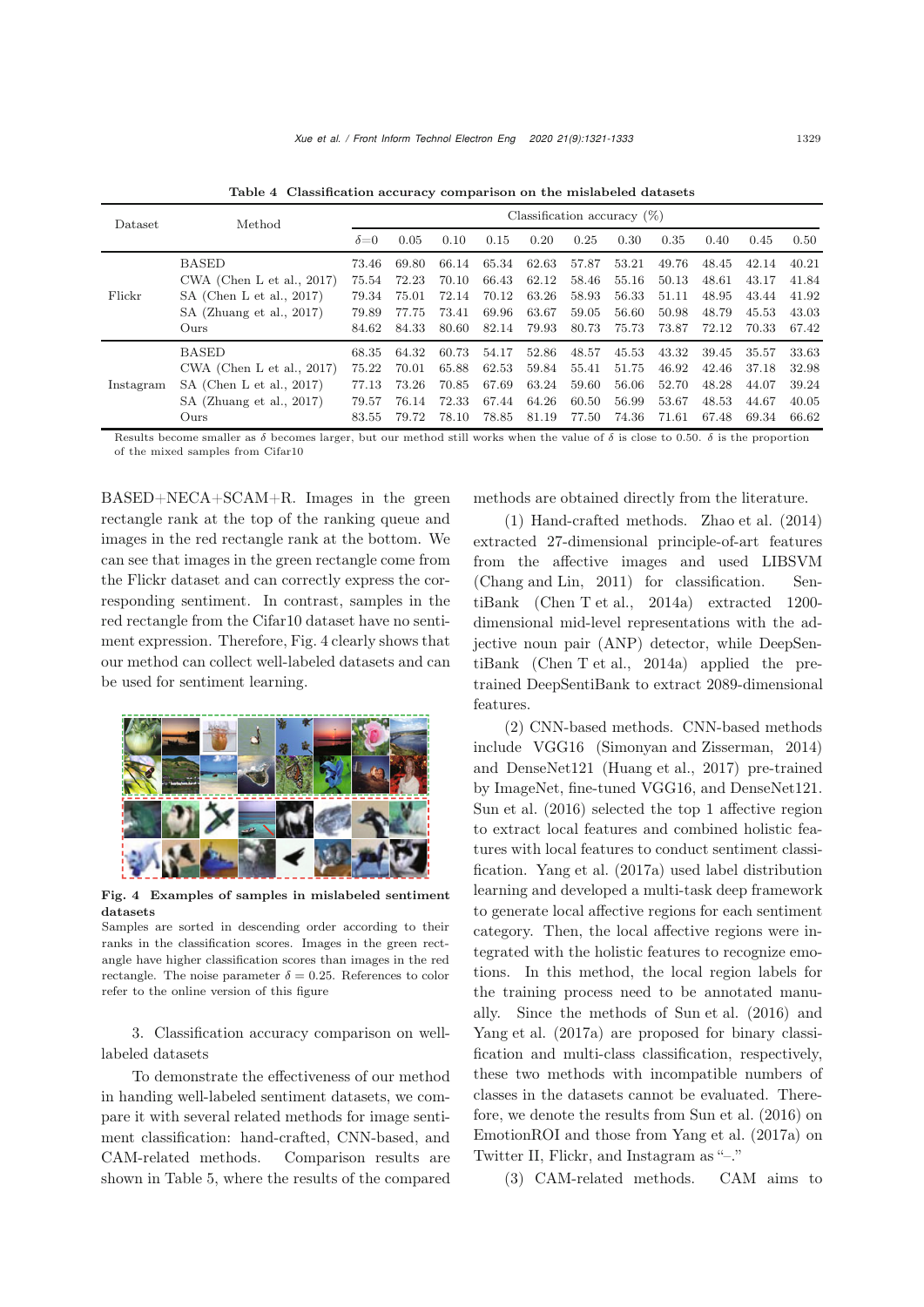find the object regions with only image-level labels in a weakly supervised way. We evaluate our method with WILDCAT [\(Durand et al.](#page-11-28), [2017\)](#page-11-28), SPN [\(Zhu Y et al.](#page-12-15), [2017](#page-12-15)), and WSCNet [\(Yang et al.](#page-12-9), [2018b\)](#page-12-9). Specifically, by WILDCAT, [Durand et al.](#page-11-28) [\(2017\)](#page-11-28) learned multiple localized features related to different class modalities, and pooled these features to predict the sentiment categories. By SPN, [Zhu Y et al.](#page-12-15) [\(2017](#page-12-15)) aggregated image-specific patterns by coupling the candidate affective regions and the holistic feature maps of the images to sentiment classification. By WSCNet, which is based on CAM, [Yang et al.](#page-12-9) [\(2018b\)](#page-12-9) unified the detection and classification tasks into one framework for sentiment recognition.

Table [5](#page-9-0) clearly shows that our method obtains the highest accuracies on four benchmark affective datasets, since our method extracts features by fine-



Fig. 5 Region visualization of samples discovered by our weakly supervised SCAM module on EmotionROI

<span id="page-9-1"></span>One sample corresponds to one activation map, which corresponds to the label of the sample

CAM-related

tuned CNN and provides sentiment-specific local regions. Importantly, in the process of discovering the sentiment-specific regions, the problem of VSA is transferred into easier sentiment detection problems.

4. Visualization of sentiment-specific regions

To intuitively show the sentiment-specific regions discovered by the SCAM module, we randomly visualize samples with their activation maps corresponding to their labels (Fig. [5\)](#page-9-1), and all sentiment category regions come from one sample (Fig. [6\)](#page-9-2). Here, feature maps are visualized as grayscale images according to their feature values. In these grayscale images, areas with higher feature values are brighter, and this is helpful in sentiment classification.

As shown in Fig. [5,](#page-9-1) sentiment activation maps of samples corresponding to labels capture the local and significant sentiment regions, where the sentiment could obviously be expressed. In Fig. [6,](#page-9-2) we can see that on the EmotionROI dataset, part of the sentiment activation maps (such as anger, disgust,

<span id="page-9-2"></span>

Fig. 6 Visualization of sentiment-specific category activation maps for one sample from EmotionROI Different activation maps capture different regions evoking the corresponding sentiment

| Category     | Method                                          | Classification accuracy $(\%)$ |            |        |           |  |  |  |
|--------------|-------------------------------------------------|--------------------------------|------------|--------|-----------|--|--|--|
|              |                                                 | Twitter II                     | EmotionROI | Flickr | Instagram |  |  |  |
|              | Zhao et al. $(2014)$ 's                         | 67.92                          | 34.84      | 66.61  | 64.17     |  |  |  |
| Hand-crafted | SentiBank (Borth et al., 2013)                  | 66.63                          | 35.24      | 69.26  | 66.53     |  |  |  |
|              | DeepSentiBank (Chen T et al., 2014a)            | 71.25                          | 42.35      | 70.16  | 67.13     |  |  |  |
| CNN-based    | ImageNet VGG16 (Simonyan and Zisserman, 2014)   | 67.49                          | 37.26      | 69.88  | 63.44     |  |  |  |
|              | ImageNet DenseNet121 (Huang et al., 2017)       | 73.34                          | 41.02      | 73.46  | 68.35     |  |  |  |
|              | Fine-tuned VGG16 (Simonyan and Zisserman, 2014) | 76.99                          | 45.46      | 78.14  | 77.41     |  |  |  |
|              | Fine-tuned DenseNet121 (Huang et al., 2017)     | 78.81                          | 52.63      | 81.23  | 80.12     |  |  |  |
|              | Sun et al. $(2016)$ 's                          | 81.06                          |            | 79.85  | 78.67     |  |  |  |
|              | Yang et al. $(2017a)$ 's                        |                                | 52.40      |        |           |  |  |  |

<span id="page-9-0"></span>Table 5 Classification accuracy comparison with several baseline methods on Twitter, EmotionROI, Flickr, and Instagram

Datasets with incompatible class numbers cannot be evaluated and the classification accuracies are denoted as "–." Best results are in bold

WILDCAT [\(Durand](#page-11-28) [et](#page-11-28) [al.](#page-11-28), [2017](#page-11-28)) 79.53 55.05 80.67 80.31 SPN [\(Zhu](#page-12-15) [Y](#page-12-15) [et](#page-12-15) [al.](#page-12-15), [2017](#page-12-15)) 81.67 52.70 79.71 79.53 WSCNet [\(Yang](#page-12-9) [et](#page-12-9) [al.,](#page-12-9) [2018b](#page-12-9)) 84.25 58.25 81.36 81.81 Ours 85.43 61.25 84.62 83.55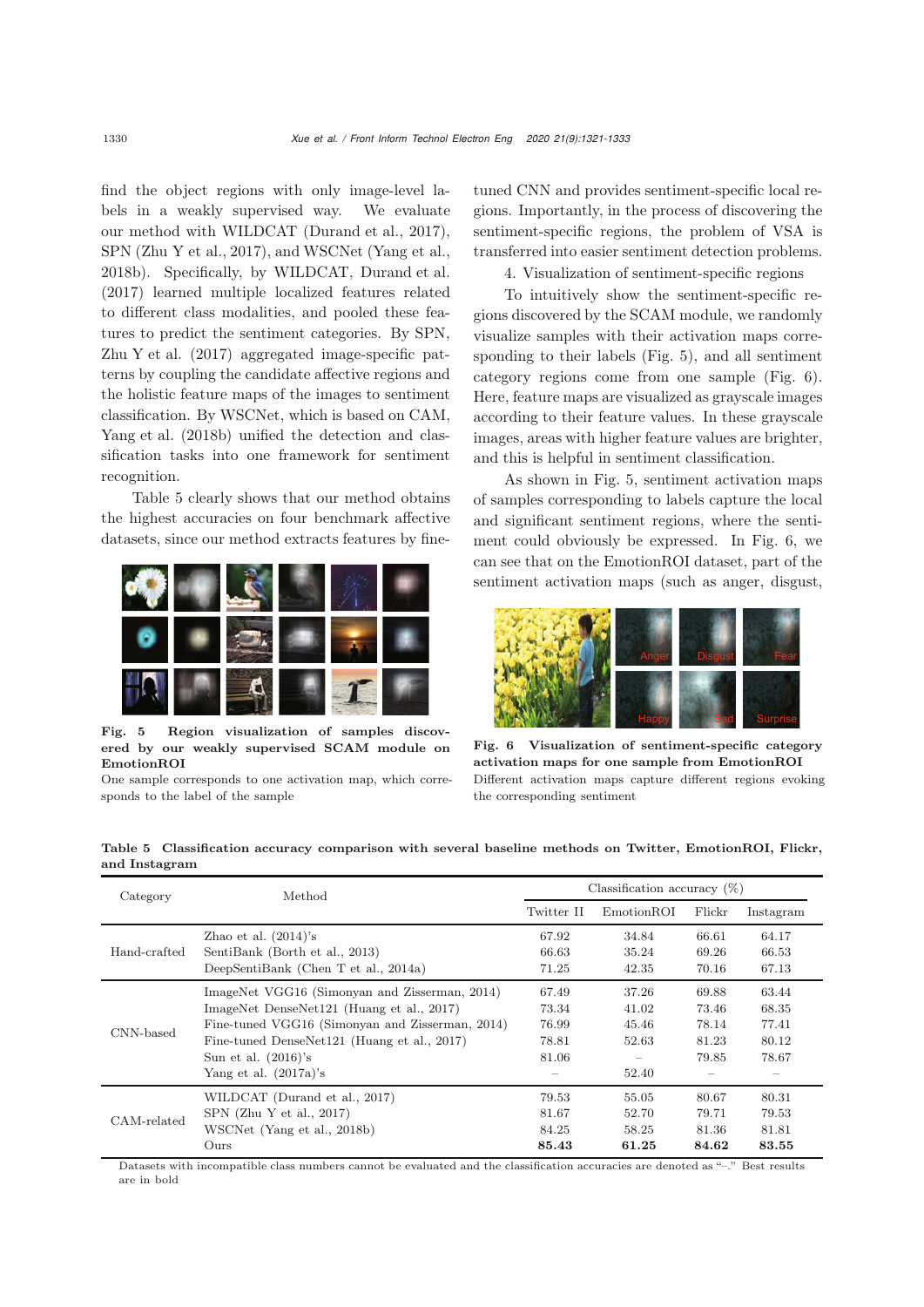fear, and happy) are focused on the person in samples, part of the sentiment activation maps (such as sadness) are focused on the background in samples, and the remaining sentiment activation maps are not focused on one point. This represents that one sample may express different sentiments and that each CAM module of a two-class classifier captures the corresponding sentiment activation map.

5. Visualization of feature distributions

To gain intuitive understanding of the influence of the regularization applied to the classifier, we visualize the distributions of the features learned in our model in different epochs. We can see from Figs. [7b](#page-10-7)– [7d](#page-10-7) that samples in the same category stay as close as possible. Furthermore, from Figs. [7c](#page-10-7) and [7d](#page-10-7), we can see that distances between samples in different categories become larger. From Fig. [7,](#page-10-7) we can see that our method learns a discriminative (between different sentiments) and compact (within one sentiment) feature representation, ultimately leading to superior classification performance.



<span id="page-10-7"></span>Fig. 7 Feature distributions of our model at every 15 epochs, representing one interval starting from the beginning on EmotionROI: (a) **15th** epoch; (b) **30th** epoch; (c) **45th** epoch; (d) **60th** epoch

Features are extracted from the outputs of the last hidden layer and mapped to a two-dimensional space using t-SNE [\(Hinton](#page-11-29), [2008\)](#page-11-29). References to color refer to the online version of this figure

### 5 Conclusions

In this study, we have proposed a weakly supervised network (NLWSNet) to learn visual sentiment representation from a mislabeled dataset. The proposed NLWSNet can effectively handle label noise through a non-extreme attention mechanism and a special-class activation map module. Through the attention mechanism, the proposed method suppresses the negative influence of the noisy samples and ensures that the information from the correct samples is not lost. Furthermore, it captures the affective regions for each sentiment category, and this local information is helpful in sentiment classification. Finally, the regularization helps the sentiment classifier learn feature representation by adjusting the distance between samples. The efficacy of our method has been demonstrated by extensive experiments.

#### Contributors

Luo-yang XUE designed the research and drafted the manuscript. Qi-rong MAO and Xiao-hua HUANG helped organize the manuscript. Jie CHEN participated in the experiments. Luo-yang XUE and Qi-rong MAO revised and finalized the paper.

#### Compliance with ethics guidelines

Luo-yang XUE, Qi-rong MAO, Xiao-hua HUANG, and Jie CHEN declare that they have no conflict of interest.

## References

- <span id="page-10-1"></span>Borth D, Ji RR, Chen T, et al., 2013. Large-scale visual sentiment ontology and detectors using adjective noun pairs. Proc 21st ACM Int Conf on Multimedia, p.223- 232. https://doi.org/10.1145/2502081.2502282
- <span id="page-10-3"></span>Campos V, Salvador A, Giró-i-Nieto X, et al., 2015. Diving deep into sentiment: understanding fine-tuned CNNs for visual sentiment prediction. https://arxiv.org/abs/1508.05056
- <span id="page-10-4"></span>Campos V, Jou B, Giró-i-Nieto X, 2017. From pixels to sentiment: fine-tuning CNNs for visual sentiment prediction. *Image Vis Comput*, 65:15-22. https://doi.org/10.1016/j.imavis.2017.01.011
- <span id="page-10-6"></span>Chang CC, Lin CJ, 2011. LIBSVM: a library for support vector machines. *ACM Trans Intell Syst Technol*, 2(3):27. https://doi.org/10.1145/1961189.1961199
- <span id="page-10-5"></span>Chen L, Zhang HW, Xiao J, et al., 2017. SCA-CNN: spatial and channel-wise attention in convolutional networks for image captioning. Proc IEEE Conf on Computer Vision and Pattern Recognition, p.6298-6306. https://doi.org/10.1109/CVPR.2017.667
- <span id="page-10-2"></span>Chen SX, Zhang CJ, Dong M, et al., 2017. Using ranking-CNN for age estimation. Proc IEEE Conf on Computer Vision and Pattern Recognition, p.742-751. https://doi.org/10.1109/CVPR.2017.86
- <span id="page-10-0"></span>Chen SX, Zhang CJ, Dong M, 2018a. Coupled end-to-end transfer learning with generalized Fisher information. Proc IEEE/CVF Conf on Computer Vision and Pattern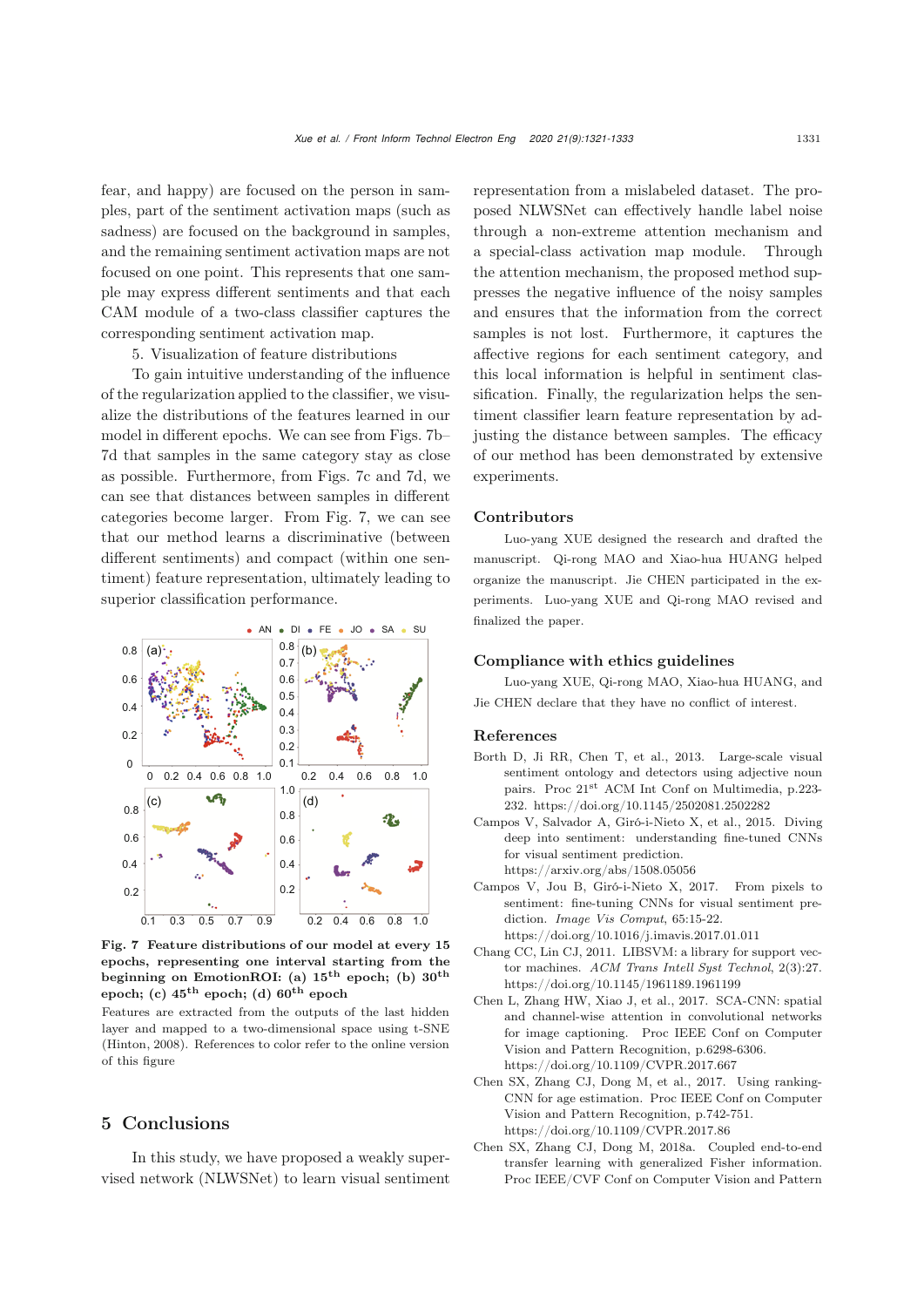Recognition, p.4329-4338.

https://doi.org/10.1109/CVPR.2018.00455

<span id="page-11-6"></span>Chen SX, Zhang CJ, Dong M, 2018b. Deep age estimation: from classification to ranking. *IEEE Trans Multim*, 20(8):2209-2222.

https://doi.org/10.1109/TMM.2017.2786869

- <span id="page-11-13"></span>Chen T, Borth D, Darrell T, et al., 2014a. DeepSentiBank: visual sentiment concept classification with deep convolutional neural networks. https://arxiv.org/abs/1410.8586
- <span id="page-11-8"></span>Chen T, Yu FX, Chen JW, et al., 2014b. Object-based visual sentiment concept analysis and application. Proc 22nd ACM Int Conf on Multimedia, p.367-376. https://doi.org/10.1145/2647868.2654935
- <span id="page-11-20"></span>Corbetta M, Shulman GL, 2002. Control of goal-directed and stimulus-driven attention in the brain. *Nat Rev Neurosci*, 3(3):201-205. https://doi.org/10.1038/nrn755
- <span id="page-11-14"></span>Deng J, Dong W, Socher R, et al., 2009. ImageNet: a largescale hierarchical image database. Proc IEEE Conf on Computer Vision and Pattern Recognition, p.248-255. https://doi.org/10.1109/CVPRW.2009.5206848
- <span id="page-11-28"></span>Durand T, Mordan T, Thome N, et al., 2017. WILDCAT: weakly supervised learning of deep ConvNets for image classification, pointwise localization and segmentation. Proc IEEE Conf on Computer Vision and Pattern Recognition, p.5957-5966.

https://doi.org/10.1109/CVPR.2017.631

<span id="page-11-1"></span>Fang Y, Tan H, Zhang J, 2018. Multi-strategy sentiment analysis of consumer reviews based on semantic fuzziness. *IEEE Access*, 6:20625-20631.

https://doi.org/10.1109/ACCESS.2018.2820025

- <span id="page-11-9"></span>Girshick R, Donahue J, Darrell T, et al., 2014. Rich feature hierarchies for accurate object detection and semantic segmentation. Proc IEEE Conf on Computer Vision and Pattern Recognition, p.580-587. https://doi.org/10.1109/CVPR.2014.81
- <span id="page-11-15"></span>He XT, Peng YX, 2017. Weakly supervised learning of part selection model with spatial constraints for fine-grained image classification. Proc 21st AAAI Conf on Artificial Intelligence, p.4075-4081.
- <span id="page-11-17"></span>He XT, Peng YX, Zhao JJ, 2019. Fast fine-grained image classification via weakly supervised discriminative localization. *IEEE Trans Circ Syst Video Technol*, 29(5):1394-1407.

https://doi.org/10.1109/TCSVT.2018.2834480

- <span id="page-11-29"></span>Hinton GE, 2008. Visualizing high-dimensional data using t-SNE. *Vigil Christ*, 9(2):2579-2605.
- <span id="page-11-22"></span>Hu J, Shen L, Sun G, 2018. Squeeze-and-excitation networks. Proc IEEE/CVF Conf on Computer Vision and Pattern Recognition, p.7132-7141.

https://doi.org/10.1109/CVPR.2018.00745

- <span id="page-11-27"></span>Huang G, Liu Z, van der Maaten L, et al., 2017. Densely connected convolutional networks. Proc IEEE Conf on Computer Vision and Pattern Recognition, p.2261-2269. https://doi.org/10.1109/CVPR.2017.243
- <span id="page-11-19"></span>Itti L, Koch C, Niebur E, 1998. A model of saliency-based visual attention for rapid scene analysis. *IEEE Trans Patt Anal Mach Intell*, 20(11):1254-1259. https://doi.org/10.1109/34.730558
- <span id="page-11-0"></span>Jia XB, Jin Y, Li N, et al., 2018. Words alignment based on association rules for cross-domain sentiment classification. *Front Inform Technol Electron Eng*, 19(2):260- 272. https://doi.org/10.1631/FITEE.1601679
- <span id="page-11-5"></span>Katsurai M, Satoh S, 2016. Image sentiment analysis using latent correlations among visual, textual, and sentiment views. Proc IEEE Int Conf on Acoustics, Speech and Signal Processing, p.2837-2841. https://doi.org/10.1109/ICASSP.2016.7472195
- <span id="page-11-26"></span>Krizhevsky A, 2009. Learning Multiple Layers of Features from Tiny Images. Technical Report TR-2009, University of Toronto, Toronto, Canada.

<span id="page-11-10"></span>Krizhevsky A, Sutskever I, Hinton GE, 2017. ImageNet classification with deep convolutional neural networks. *Commun ACM*, 60(6):84-90. https://doi.org/10.1145/3065386

<span id="page-11-12"></span>LeCun Y, Boser B, Denker JS, et al., 1989. Backpropagation applied to handwritten zip code recognition. *Neur Comput*, 1(4):541-551.

https://doi.org/10.1162/neco.1989.1.4.541

- <span id="page-11-7"></span>Li ZH, Fan YY, Liu WH, et al., 2018. Image sentiment prediction based on textual descriptions with adjective noun pairs. *Multim Tools Appl*, 77(1):1115-1132. https://doi.org/10.1007/s11042-016-4310-5
- <span id="page-11-21"></span>Liu GL, Reda FA, Shih KJ, et al., 2018. Image inpainting for irregular holes using partial convolutions. Proc  $15<sup>th</sup>$ European Conf on Computer Vision, p.89-105. https://doi.org/10.1007/978-3-030-01252-6\_6
- <span id="page-11-3"></span>Machajdik J, Hanbury A, 2010. Affective image classification using features inspired by psychology and art theory. Proc 18th ACM Int Conf on Multimedia, p.83-92. https://doi.org/10.1145/1873951.1873965
- <span id="page-11-2"></span>Mikels JA, Fredrickson BL, Larkin GR, et al., 2005. Emotional category data on images from the international affective picture system. *Behav Res Methods*, 37(4):626- 630. https://doi.org/10.3758/BF03192732
- <span id="page-11-16"></span>Oquab M, Bottou L, Laptev I, et al., 2015. Is object localization for free?—Weakly-supervised learning with convolutional neural networks. Proc IEEE Conf on Computer Vision and Pattern Recognition, p.685-694. https://doi.org/10.1109/CVPR.2015.7298668
- <span id="page-11-11"></span>Ou WH, Luan X, Gou JP, et al., 2018. Robust discriminative nonnegative dictionary learning for occluded face recognition. *Patt Recogn Lett*, 107:41-49. https://doi.org/10.1016/j.patrec.2017.07.006
- <span id="page-11-23"></span>Park J, Woo S, Lee JY, et al., 2018. BAM: bottleneck attention module. Proc British Machine Vision Conf, Article 147.
- <span id="page-11-4"></span>Peng KC, Sadovnik A, Gallagher A, et al., 2016. Where do emotions come from? Predicting the emotion stimuli map. Proc IEEE Int Conf on Image Processing, p.614- 618. https://doi.org/10.1109/ICIP.2016.7532430
- <span id="page-11-24"></span>Peng YX, Qi JW, Zhuo YK, 2019a. MAVA: multi-level adaptive visual-textual alignment by cross-media biattention mechanism. *IEEE Trans Image Process*, 29: 2728-2741. https://doi.org/10.1109/TIP.2019.2952085
- <span id="page-11-25"></span>Peng YX, Zhao YZ, Zhang JC, 2019b. Two-stream collaborative learning with spatial-temporal attention for video classification. *IEEE Trans Circ Syst Video Technol*, 29(3):773-786.

https://doi.org/10.1109/TCSVT.2018.2808685

<span id="page-11-18"></span>Rohrbach A, Rohrbach M, Hu RH, et al., 2016. Grounding of textual phrases in images by reconstruction. Proc 14th European Conf on Computer Vision, p.817-834. https://doi.org/10.1007/978-3-319-46448-0\_49